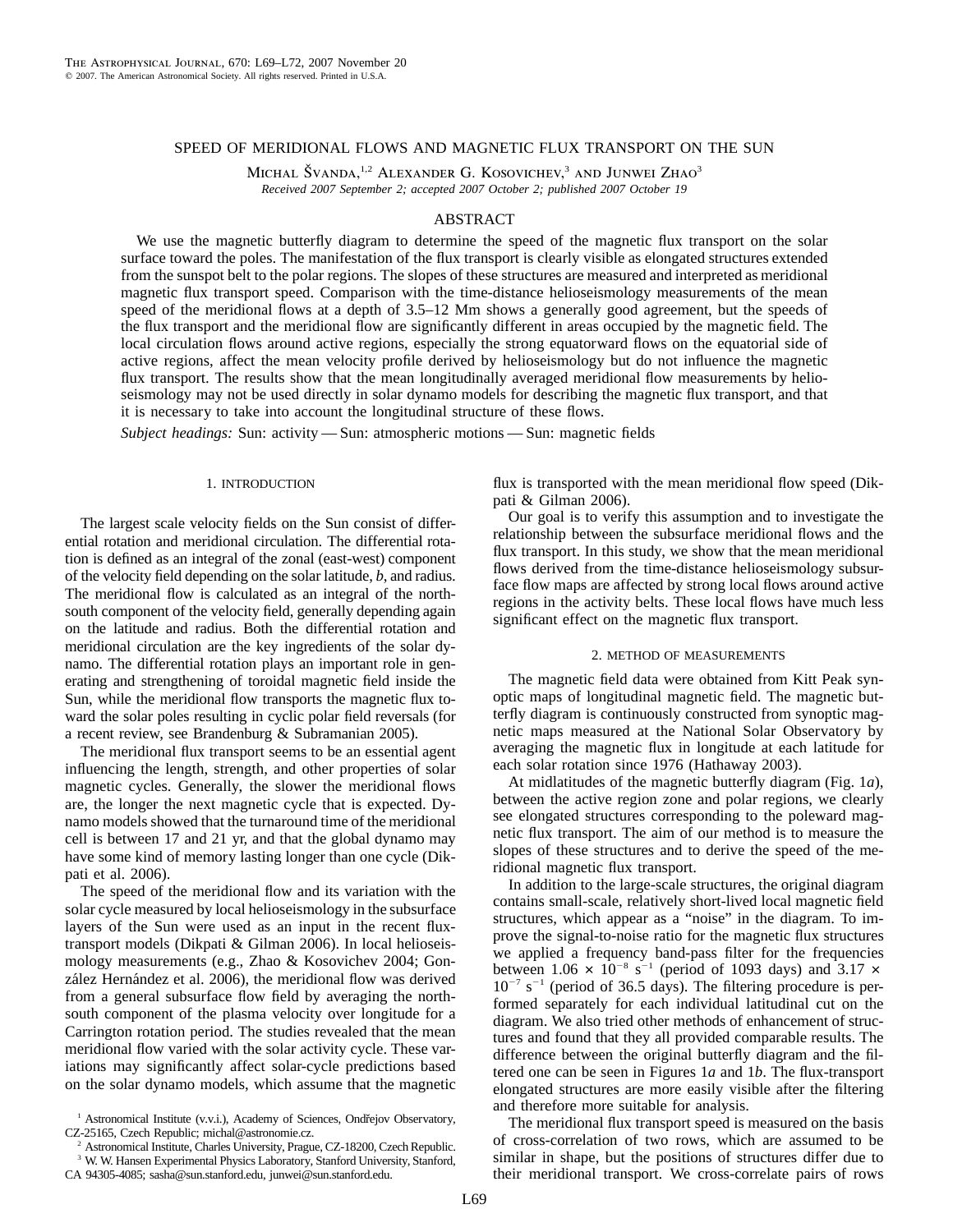measurements at different rows is taken. The same procedure is done with the processed map rotated by  $180^\circ$  to avoid any possible preferences in the direction determination, and both results are averaged. The measured errors were taken as the maximum value of both independent measurements.

For the ongoing analysis, only the speeds that were measured with the error lower than 3 m  $s^{-1}$  were taken into account. This criterion and some failures of the slope measurement introduce gaps in the data, which we need to fill. For this purpose we need to determine the best continuous differentiable field that approximates the data. The determination of such a field can be done in various ways, but we wish to avoid possible artifacts. For filling the gaps we used the multiresolution analysis. It is based on wavelet analysis, and we have chosen the Daubechies wavelet due to its compact support. This property is important since it minimizes edge effects. Moreover, using these wavelets also preserves the location of zero-crossing and maxima of the signal during the analysis. Daubechies are claimed to be very stable in the noisy environments. For details see Rieutord et al. (2007).

The reconstructed meridional flux transport speed map can be seen in Figure 1*c*. The flux transport remains poleward during the whole studied period.

For the comparison between the meridional flow obtained from time-distance helioseismology (Zhao & Kosovichev 2004) and the magnetic flux transport from our method, we have calculated the averaged values of both quantities in bins of 10 heliographic degrees. For 1996–2006, only 11 Carrington rotations have been evaluated (one per year) by time-distance helioseismology using the full-disk dynamics data from the MDI instrument on board the *SOHO* spacecraft. These data are available only for approximately two months per year. We compared the measurements of the magnetic flux transport and the meridional flows in those particular nonconsecutive Carrington rotations. The plots are displayed in Figure 2.

### 3. RESULTS

The magnetic flux transport speed and the mean meridional flow speed obtained from helioseismology are very similar (correlation coefficients are in a range of 0.7–0.9). We have to keep in mind that while the time-distance meridional circulation profiles represent the behavior of the plasma during particular Carrington rotations, the magnetic butterfly diagram tracking profiles represent the flux transport smoothed over 10 Carrington rotations. Therefore, the agreement cannot be perfect in principle. To make our results more accurate, the continuous helioseismic data are needed.

The speeds of the meridional flux transport in the near-equatorial region are less reliable, since the elongated structures in the magnetic butterfly diagram extend from the activity belts toward poles. In the equatorial region, significant parts of the measurements were excluded from the analysis due to their large measured error. The gaps were filled using multiresolution analysis from well-measured points. Although the results seem reasonable here, their lower reliability has to be kept in mind. The original data are constructed from the images obtained with low resolution with the orthographical projection to disk. Therefore, values above the latitude of  $50^{\circ}$  are impacted by the projection effect, which reduces the spatial resolution and may cause an apparent increase of the measured meridional flux transport speed. This effect should be reduced if the higher resolution data would be used.

During the minimum of solar activity (such as CR 1911,

Fig. 1.—(*a*) Magnetic butterfly diagram for cycle 23. (*b*) Filtered magnetic butterfly diagram showing enhancements of the flux transport elongated structures. (*c*) Measured meridional flux transportation speed (in the south-north direction) for Carrington rotations 1900–2048.

separated by heliographic latitude  $\Delta b$  in a sliding window with the size of 55 Carrington rotations. The edges of the correlation window are apodized by a smooth function to avoid the boxcar effects. The extremal position is calculated as a maximum of the parabolic fit of the set of correlation coefficients of correlated windows in five discrete displacements. If the distribution of the correlation coefficients does not have a maximum, or if the  $R^2$  is too low (under 0.8), the meridional velocity in this pixel is not evaluated. We have chosen  $\Delta b = 5^{\circ}$  as the best tradeoff between the spatial resolution and precision.

To make the procedure more robust, we average the calculated meridional velocity for five consecutive frames separated by  $0.5^{\circ}$  and centered at  $\Delta b$  from the studied row. If any of the speeds in the averaged five rows is far out of the expected range  $(-60 \text{ to } +60 \text{ m s}^{-1})$ , then it is not used in the averaging. From the fit, the accuracy of the measured flow speed is evaluated, and the maximum value of the set of five independent

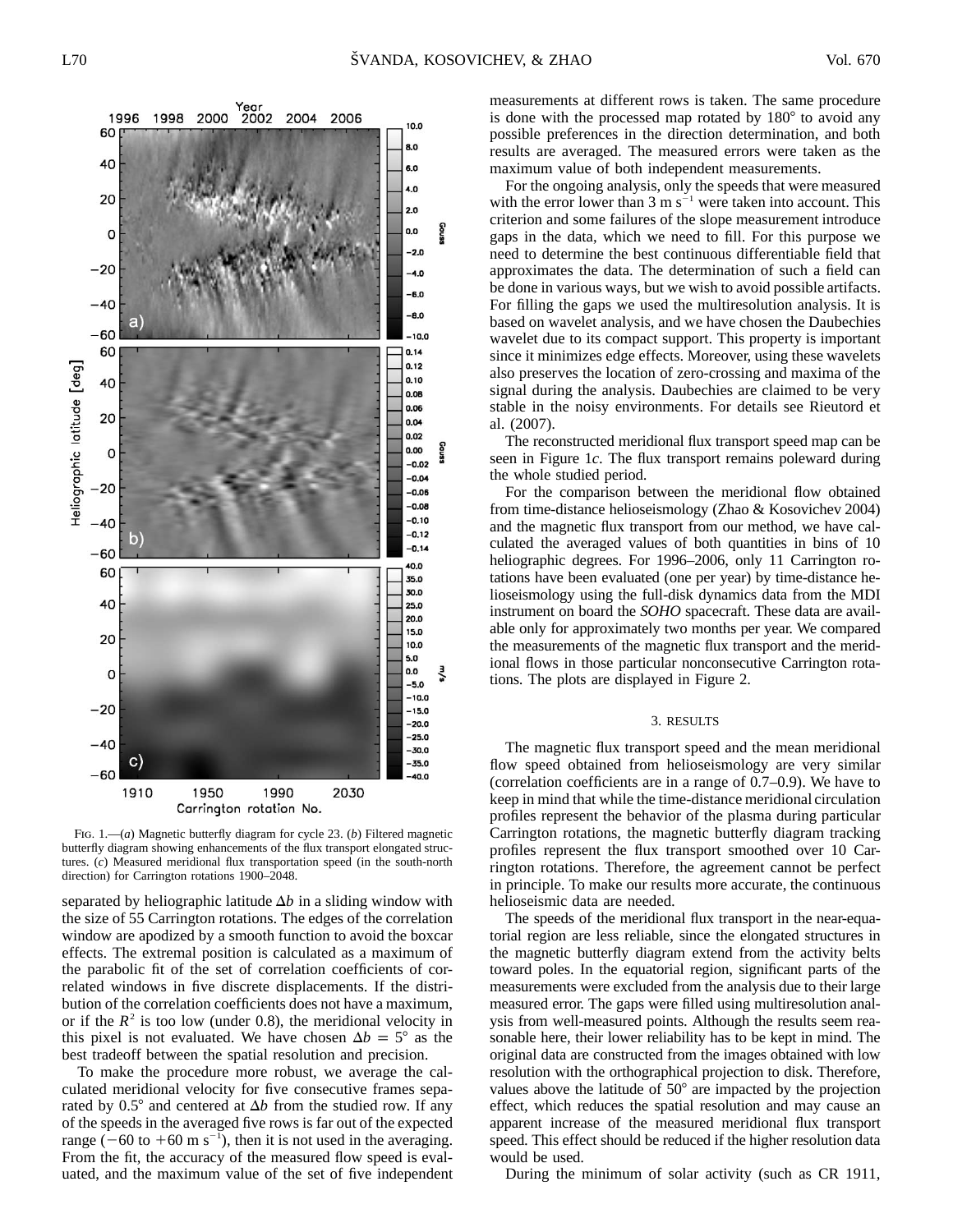

Fig. 2.—Longitudinally averaged meridional flow speed measured for a set of Carrington rotations by time-distance helioseismology and from the magnetic butterfly diagram. The solid line plots the time-distance mean meridional flow at 3–4.5 Mm depth, the dotted line at 6–9 Mm, and the dashed line at 9–12 Mm. The dots with error bars represent the 10° bin-averaged values of the flux transport speed derived from the magnetic butterfly diagram (Fig. 1*a*). Error bars of time-distance measurements are included for reference in CR 1911 (for details, see Zhao & Kosovichev 2004).

1923, or 2032), the profile of the meridional flux transport speed is very consistent with the mean longitudinally averaged profile of the meridional flow from helioseismology. The best agreement is found for depth of 9–12 Mm. This suggests that the flux transport may be influenced by flows in the deeper layers.

With increasing magnetic activity in the photosphere of the Sun, the gradient of the mean meridional circulation profile derived from time-distance helioseismology becomes steeper. This is consistent with the results obtained by numerical simulations by Brun (2004). The simulations show that with increasing magnetic activity, the Maxwell stresses oppose the Reynolds stresses, causing an acceleration of the meridional circulation and deceleration of the rotation in low latitudes. Our measurements show that the variations of the slope of the mean meridional flux transport speed in latitude are lower with the progression of the solar cycle.

When the large active regions emerge in the activity belt, the flow toward the equator is formed on the equatorial side of the magnetic regions (see, e.g., the subsurface flow map in Fig. 3*a*). This equatorward flow acts as a countercell of the meridional flow (present at the same longitudes as the corresponding magnetic region) and causes a decrease of the mean meridional flow amplitude in the activity belt. This behavior is noted in all studied cases recorded during 11 nonconsecutive solar rotations, for which the dynamics data useful for helioseismic inversion exist. Therefore, the formation of the apparent